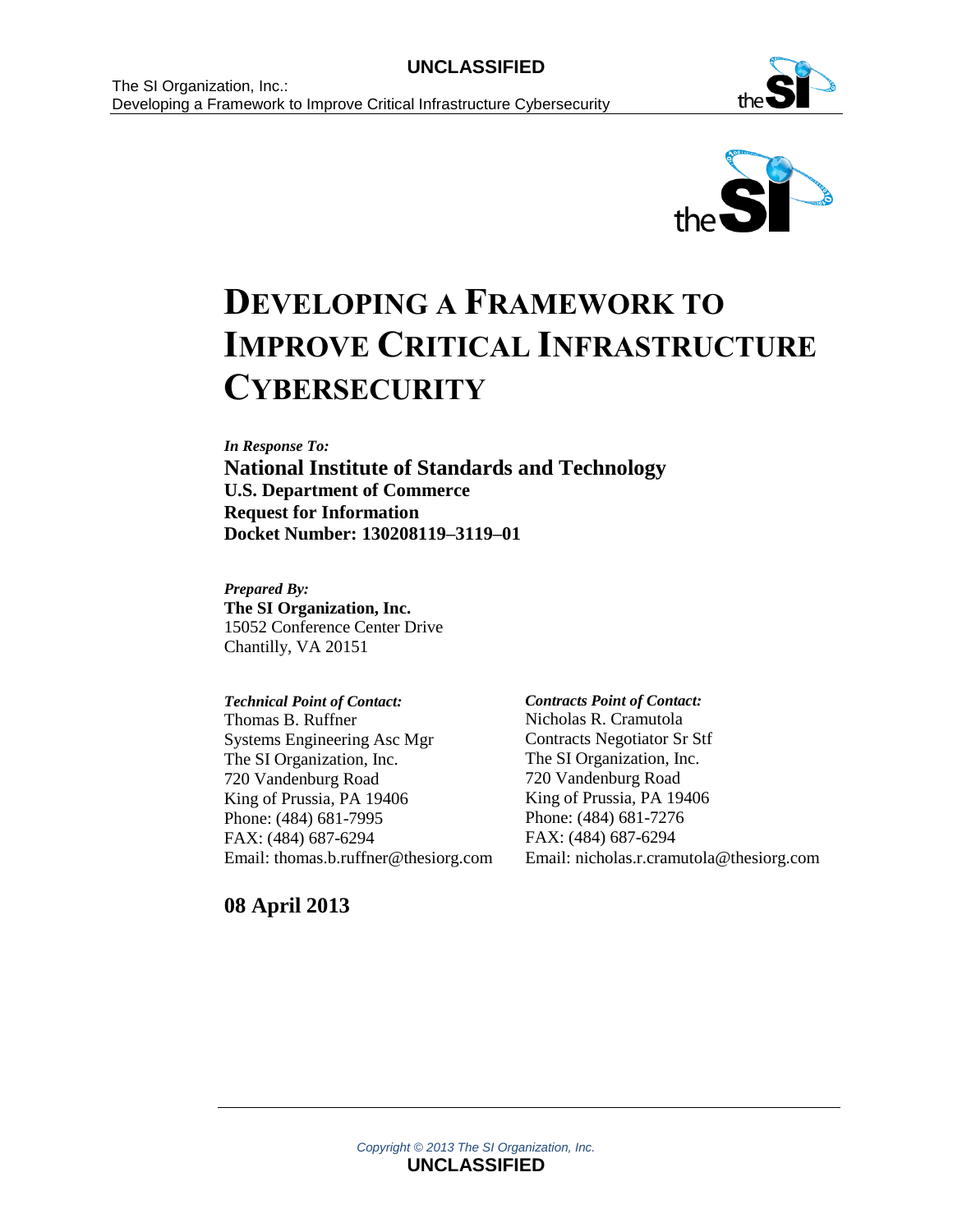

## **1.0 INTRODUCTION**

The SI Organization, Inc. (the SI) is pleased to present our response to NIST's Developing a Framework to Improve Critical Infrastructure Cybersecurity RFI. Following are the SI's insights based upon the SI's experience dealing with standards, methodologies, procedures, and processes used by existing security frameworks, followed by responses to the specific questions in the RFI.

#### **Perspective**

There are several security frameworks available that provide guidance on different categories of security such as: checklists, governance, risk management, security engineering, and audit/assurance. However, there is no overarching framework that includes all of these categories which we consider common to all critical infrastructure sectors. Some of the more prevalent security frameworks are defined and maintained by the following standards development organizations: NIST, The Health Information Trust Alliance (HITRUST), The International Organization for Standardization and International Electrotechnical Commission (ISO/IEC), The framework standards for IT management, Control Objectives for Information and related Technology (COBIT), Committee of Sponsoring Organizations of the Treadway Commission (COSO), and Payment Card Industry Data Security Standards (PCIDSS or PCI). The Energy Sector also relies on a multitude of control system security standards from the Institute of Electrical and Electronics Engineers (IEEE), the North American Electric Reliability Corporation (NERC), and the American Petroleum Institute (API), among others.

To reduce risks to critical infrastructure, the Cybersecurity Framework should consider all security framework categories, including checklists, governance, risk management, security engineering, and audit/assurance. The best fit and best practice security concepts and capabilities that these frameworks provide could be merged and consolidated or at least evaluated for consistency and best practice emulation.

Our organization believes critical infrastructure can be categorized into three distinct areas that are vulnerable to a cybersecurity attack. The first area is the business infrastructure and IT systems that support the execution of day to day business operations. A successful cybersecurity attack against the IT systems may result in disruptions of business operations but would not likely impact the operation of the entire infrastructure. The second area is end-user devices for the industrial control systems. A cybersecurity attack against the end-user devices may result in skimming of services or minor financial impacts but likely would not impact the operation of the entire infrastructure. The third area is the control systems (for example, SCADA systems) against which a successful cybersecurity attack could cause a catastrophic failure. These control systems pose the most critical risks

#### **Existing Framework Issues**

A significant challenge with existing frameworks is that business concepts and security topics are treated separately and are not related in a way that allows business leaders to understand the benefits of technical solutions or technologists to understand the business processes that they are helping to enable. Security frameworks are often vague in defining specific artifacts or products that span the boundaries between business objectives and technical implementations. Framework artifacts need to clearly show a specific purpose, needed fidelity, relevant importance, interdependencies, and a clear value to the enterprise. The latter is perhaps the most important and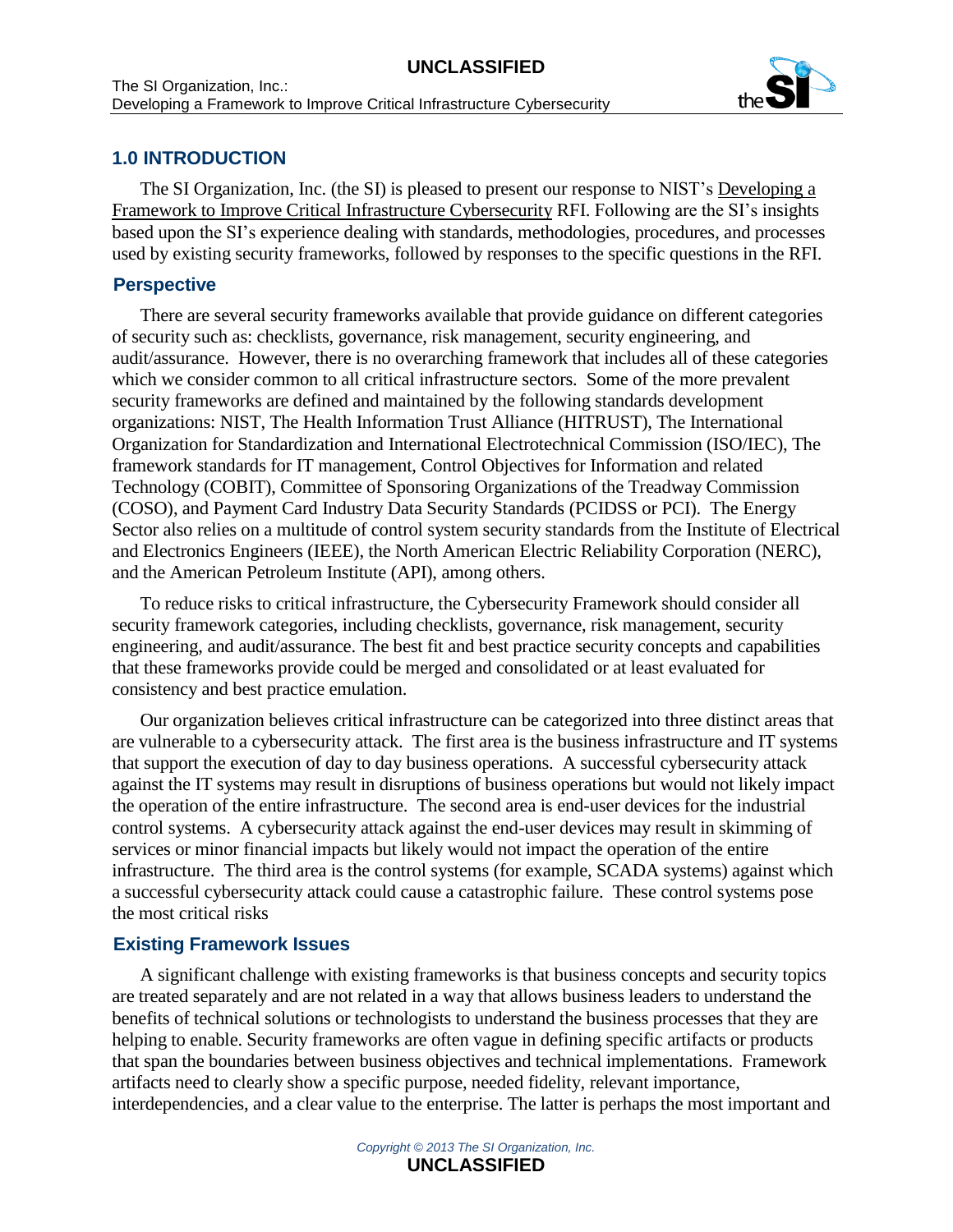# **UNCLASSIFIED**



most difficult to present in tangible terms to decision makers who must ultimately provide funding and other support to implement and maintain a framework. Framework products and their relationships need to provide useful information to all business entities that benefit from the framework. The value of the Framework should be evident to all entities and stakeholders that utilize and support it to enable their business capabilities and ensure the success of their missions.

# **Desired Attributes**

We believe the Cybersecurity Framework should clearly define a list of products/artifacts and also define the relationships between them. The Framework should promote traceability and relevance between the products/artifacts. The products should both facilitate and benefit from Configuration Management (CM) practices and be specific enough to allow a future tool-assisted Framework implementation. This is not to say that a specific tool needs to be used in the development of the Framework products. The Framework should stand on its own merits. However, if the Framework is developed with enough attention to quantitative and tangible constructs, such that a tool could be developed for the Framework implementation, then the Framework's usefulness will greatly be enhanced by having that level of quantification. A future tool can also facilitate the creation of reports, diagrams, and other artifacts, which promote usability and value to all cybersecurity stakeholders in the enterprise.

At a high level, the Cybersecurity Framework should have the following attributes:

- The Framework should provide an organization of related security elements that include operational activities and supporting system services/functions which may have both logical and physical components. These components should align to business policies, rules, requirements, and mission capability.
- All security elements should demonstrate their relationships to each other, the environment, business needs, security requirements, standards, and quantifiable risk assessment data, which govern cybersecurity development, implementation, and evolution.
- The Framework should provide a holistic view of the security controls relevant to defined security needs.
- The Framework should allow implementers to demonstrate how security controls are adequate for meeting the underlying requirements and identified risks.
- The Framework should provide artifacts that help identify gaps in requirements, risks, and other operational and system areas, to include areas that are not being adequately managed.
- The Framework should help identify duplicate security activities, services, functions, or components in order to consolidate them to reduce complexity, maximize efficiency, and promote system availability.
- The Framework should promote broad usability by being sector agnostic, yet provide associative connections that allow sector specific cybersecurity elements to be developed, measured, and managed.

In addition to the above attributes, the Cybersecurity Framework should be flexible enough to allow it to compliment and perhaps tie into security architecture and system architecture frameworks.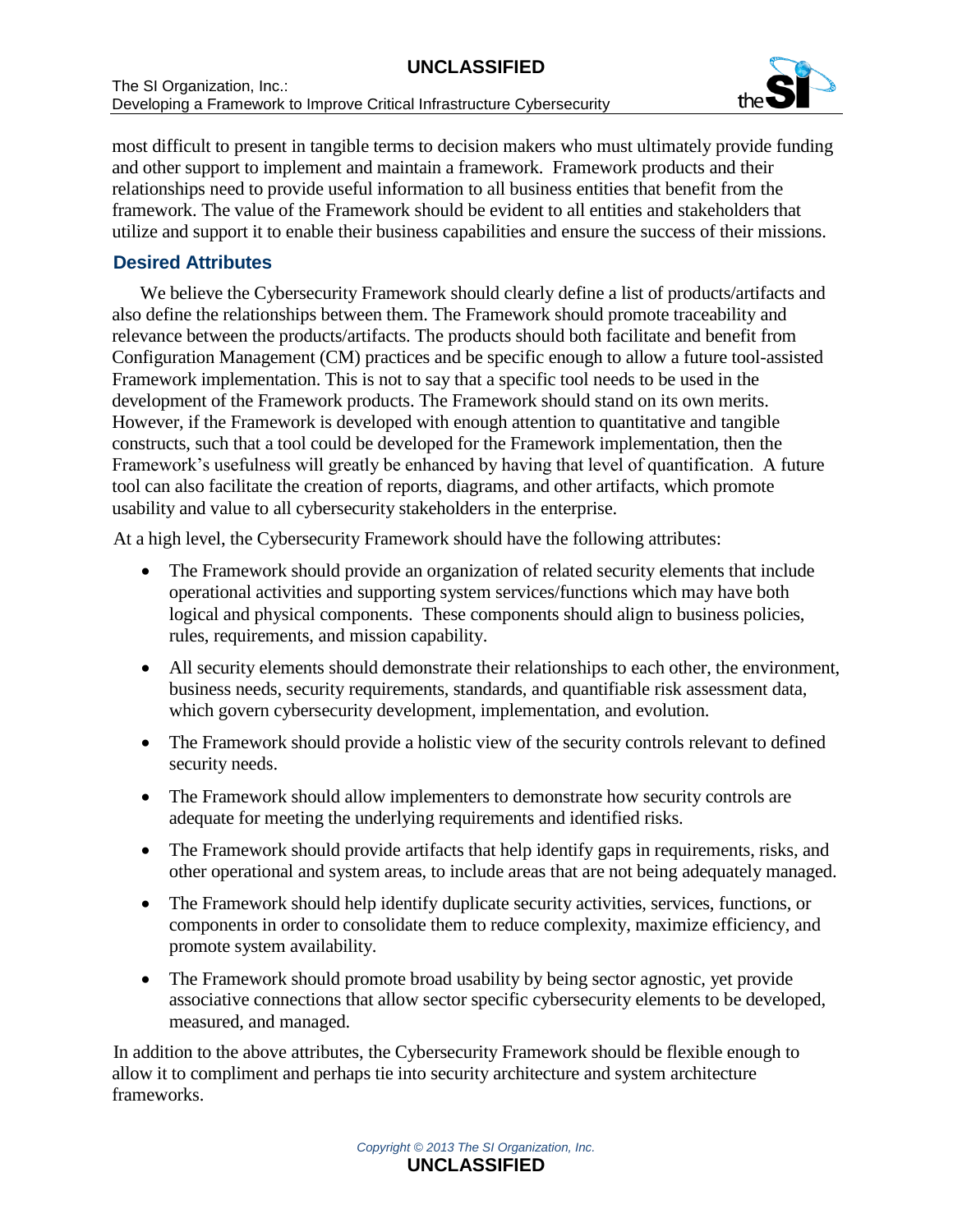

# **2.0 RESPONSES TO RFI QUESTIONS**

# **2.1 Current Risk Management Practices**

## *1. What do organizations see as the greatest challenges in improving cybersecurity practices across critical infrastructure?*

We see the cross-sector adoption of a consistent set of practices with related standards, training, and methods as one of the biggest challenges in improving cybersecurity practices across critical infrastructure. In order to overcome this challenge, a tangible value of migrating to new practices should be evident, as there have been considerable sector specific investments in current practices. Cross-sector consistency with practices will help create a strong synergy for analyzing threats, developing security solutions, mitigating risks, sharing threat intelligence, and increasing the speed of detection and response—strengthening the cybersecurity posture of our critical infrastructure.

*2. What do organizations see as the greatest challenges in developing a cross-sector standardsbased Framework for critical infrastructure?*

We believe the greatest challenge in developing a cross-sector standards-based Framework for critical infrastructure will be addressing specific sector needs while achieving cross-sector commonality in understanding, process, and procedures. This will require disciplined architecture and development practices to create a Framework that is appropriate for all sectors. Common Framework product/artifact threads that apply to all sectors must be identified such that when these framework products are decomposed and refined to a level that applies to a sector specific set of solutions, those specific solutions can be implemented in the Framework without losing key constructs and cohesion with the remainder of the Framework.

*3. Describe your organization's policies and procedures governing risk generally and cybersecurity risk specifically. How does senior management communicate and oversee these policies and procedures?*

Our organization uses a well-established risk management process based on identifying risks early and developing mitigation plans to proactively minimize the potential impacts of those risks over time. Our policies and procedures are consistent with industry best practices such as those defined by the Project Management Institute (PMI). We perform both qualitative and quantitative risk assessments to determine the probability and severity of each threat. We use Risk and Opportunity Management Boards (ROMBs) to provide governance, management, and control of risks and opportunities that are identified by any stakeholder within our organization as well as our customers' communities. We develop mitigation plans for every risk that is not within accepted exposure limits. Those plans are executed and periodically monitored and reported to the ROMB.

Our risk management procedures are integrated into our business processes and extend into our approach to mitigating cybersecurity threats. Our procedures are aligned with the Risk Management Framework (RMF), as defined in [NIST SP 800-37](http://csrc.nist.gov/publications/nistpubs/800-37-rev1/sp800-37-rev1-final.pdf) and we adopt specific cybersecurity risk processes from [NIST SP 800-39](http://csrc.nist.gov/publications/nistpubs/800-39/SP800-39-final.pdf) and [NIST SP800-30](http://csrc.nist.gov/publications/nistpubs/800-30-rev1/sp800_30_r1.pdf) for managing and assessing information security risk. Our approach to cybersecurity risk is one of proactive behavior-based mitigation as opposed to identification and mitigation of threats after impacts have

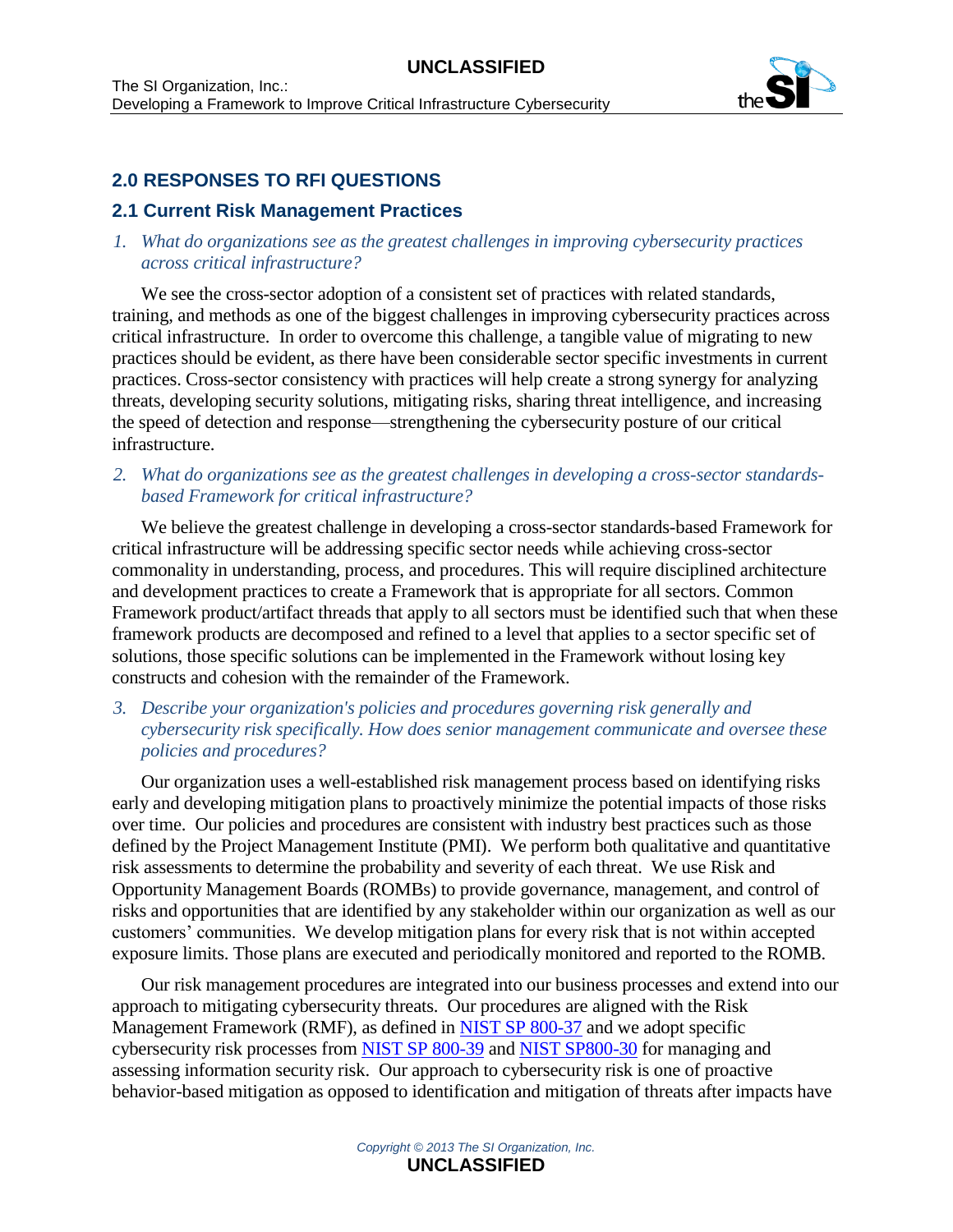

occurred. Our senior management communicates the policies and procedures by making them available in a common repository accessible by all employees. Employees are educated on our policies through periodic compliance training and they are immediately informed when policies and procedures are modified. We have a Performance Excellence group that maintains our risk management procedures and ensures they are aligned to our business processes to achieve maximum efficiency while minimizing the burden to our business operations.

#### *4. Where do organizations locate their cybersecurity risk management program/office?*

In our organization, the responsibility for executing our cybersecurity risk management program is assigned to our Chief Information Security Officer (CISO), who reports to our Chief Information Officer (CIO). Since our CIO/CISO office provides direct support to all of our customer-facing lines of business, this has been an efficient organizational location and has allowed us to quickly collect, adjudicate, and minimize threats as soon as they are identified.

#### *5. How do organizations define and assess risk generally and cybersecurity risk specifically?*

Our organization defines risk generally as a measure of the potential inability to achieve our objectives within defined cost, schedule, and technical constraints. We assess risks generally by identifying and prioritizing risks to our business objectives. Specifically, we define cybersecurity risk as the probability of successful exploitation of vulnerabilities in our information systems that cause negative impact to our business operations or our customers' missions. We assess cybersecurity risk by qualitatively identifying the threats to specific asset classes and quantifying the probability of any vulnerabilities being exploited along with the severity of impact of a successful exploitation. Effective risk mitigation measures are then put in place to reduce vulnerability and/or the impact of successful vulnerability exploitation. The defensive measures we put in place are security controls such as those defined in [NIST SP 800-53.](http://csrc.nist.gov/publications/drafts/800-53-rev4/sp800-53-rev4-ipd.pdf) We use specific guidance on risk assessment from [NIST SP 800-30](http://csrc.nist.gov/publications/nistpubs/800-30-rev1/sp800_30_r1.pdf) and procedures consistent with industry best practices such as those defined by the Project Management Institute (PMI).

## *6. To what extent is cybersecurity risk incorporated into organizations' overarching enterprise risk management?*

Cybersecurity risk is fully incorporated and integrated into our organization's overarching enterprise risk management processes. Risks to the critical infrastructure that our business relies on to operate could result in damage to the relationships we have established with our customers as well as loss of our intellectual property. Therefore, cybersecurity risk is a key consideration during our evaluation of new Information Technology (IT) systems or cloud based services. Cybersecurity risk management flows from strategic organization risk management through a tiered and traceable hierarchy. Strategic cybersecurity risk management starts at the organization governance tier, incorporating high level business process and is then subsequently decomposed into tactical risks and risk management at the business information and cyber operations tiers. Enterprise and security architectures along with related requirements also tie into the cybersecurity risk management process and a risk management database. All related sub-processes and information are disseminated, measured, controlled, and acted upon throughout the relevant enterprise entities, as coordinated by the CISO.

*7. What standards, guidelines, best practices, and tools are organizations using to understand, measure, and manage risk at the management, operational, and technical levels?*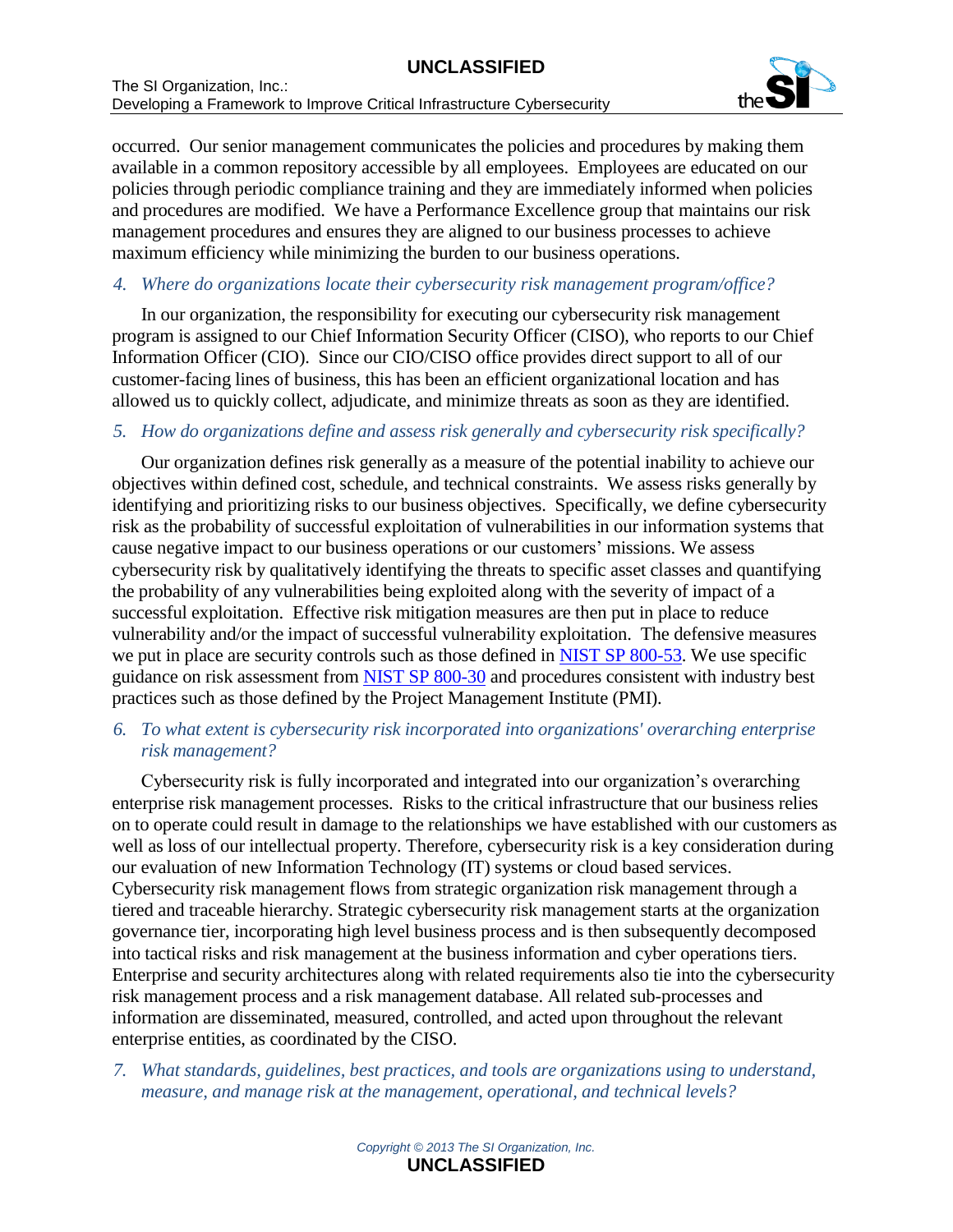

Some good foundations for standards, guidelines, and practices include the "Guide for Applying the Risk Management Framework to Federal Information Systems", as defined in [NIST](http://csrc.nist.gov/publications/nistpubs/800-37-rev1/sp800-37-rev1-final.pdf)  [SP 800-37](http://csrc.nist.gov/publications/nistpubs/800-37-rev1/sp800-37-rev1-final.pdf) along with its associated standards [\(NIST SP 800-30,](http://csrc.nist.gov/publications/nistpubs/800-30-rev1/sp800_30_r1.pdf) [NIST SP 800-39,](http://csrc.nist.gov/publications/nistpubs/800-39/SP800-39-final.pdf) and [NIST SP](http://csrc.nist.gov/publications/drafts/800-53-rev4/sp800-53-rev4-ipd.pdf)  [800-53\)](http://csrc.nist.gov/publications/drafts/800-53-rev4/sp800-53-rev4-ipd.pdf), the (ISC) 2® (International Information Systems Security Certification Consortium) Common Body of Knowledge Domain for "Information Security and Risk Management", and the PMI common body of knowledge. Models or tools that exist include: Capital asset pricing model, which helps determine the appropriate rate of return of an asset; and Probabilistic Risk Assessment (PRA) (also called Probability Consequence or Probability Impact Model), where estimates of probability of occurrence are related to the consequence of occurrence.

#### *8. What are the current regulatory and regulatory reporting requirements in the United States (e.g. local, state, national, and other) for organizations relating to cybersecurity?*

Our organization is required to comply with the reporting requirements defined in paragraph 3 of the National Industrial Security Program Operating Manual [\(NISPOM\)](http://www.dtic.mil/whs/directives/corres/pdf/522022m.pdf), specifically paragraph 1-302b which states, "Contractors shall report efforts by any individual, regardless of nationality, to obtain illegal or unauthorized access to classified information or to compromise a cleared employee." Paragraph 1-301 in the NISPOM requires that "contractors shall promptly submit a written report to the nearest field office of the FBI regarding information coming to the contractor's attention concerning actual, probable or possible espionage, sabotage, terrorism, or subversive activities at any of its locations".

We are currently not aware of any mandatory reporting requirements at the State or Local levels for privately owned organizations. The majority of our organization's efforts are focused on supporting the Federal Government and our reporting is done directly to the government agencies we support as well as those defined in the NISPOM. Our corporate policies and procedures are tailored to support the reporting requirements defined in the NISPOM as well as any of our existing customer's unique reporting requirements.

#### *9. What organizational critical assets are interdependent upon other critical physical and information infrastructures, including telecommunications, energy, financial services, water, and transportation sectors?*

Our organization's most critical assets are our people who help our customers execute their missions on a daily basis. In order to execute these missions, our people are interdependent upon critical physical and information infrastructures, including telecommunications, energy, financial services, water, and transportation. Impacts and interruptions to the telecommunications, energy, and financial services sectors could represent the most immediate risks to our organization's business operations. We conduct risk mitigation activities and plan contingencies to offset the impacts of disruptions in each of the sectors.

## *10. What performance goals do organizations adopt to ensure their ability to provide essential services while managing cybersecurity risk?*

Our organizational performance goal is to maintain nearly 100% availability of our network to provide essential services to meet our business objectives and our customers' missions while we proactively manage cybersecurity risk. Outages associated with routine maintenance are not counted as downtime for this availability. We manage business continuity in alignment with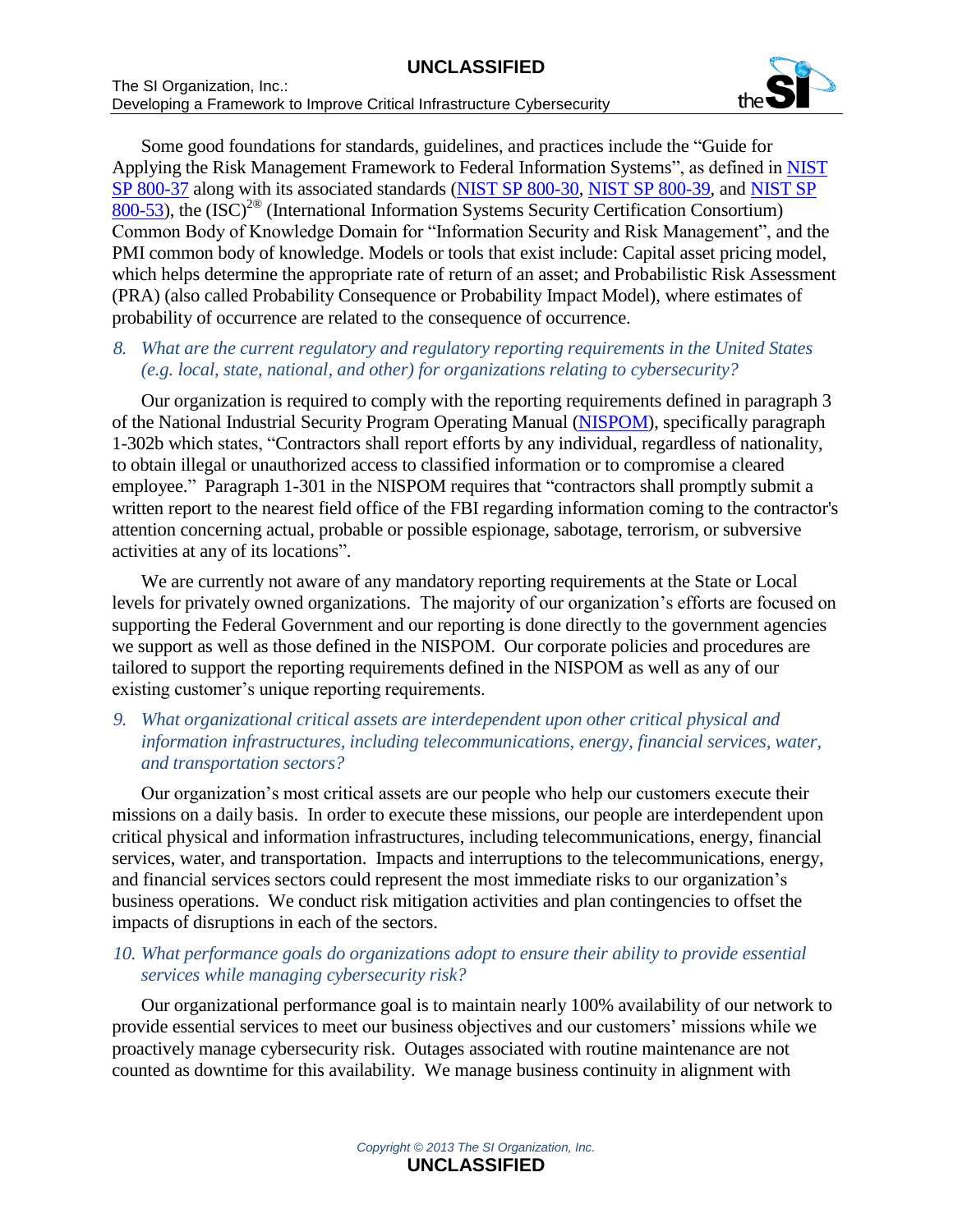

methods defined in the  ${\rm (ISC)}^{20}$  common body of knowledge for the Business Continuity and Disaster Recovery Planning Domain.

#### *11. If your organization is required to report to more than one regulatory body, what information does your organization report and what has been your organization's reporting experience?*

Our organization is currently not required to report to more than one regulatory body. In the event of a cybersecurity attack impacting our customers' networks, we are required to report the impacts directly to them immediately after the incident(s) is remediated in accordance with the NISPOM. In the event of a cybersecurity attack impacting our own organization's network, we are not required to report to any regulatory body.

#### *12. What role(s) do or should national/international standards and organizations that develop national/international standards play in critical infrastructure cybersecurity conformity assessment?*

We believe organizations that develop national/international standards should establish and sponsor an environment that would allow private, state, local and federal entities to collaborate on information sharing and standards development. Organizations that develop the standards should establish a forum(s) where participants are vetted and trusted. They should establish rules that define how data can be used and should define strict rules on data sharing. The Federal Government should work in partnership with these forums to ensure standards and best practices are being developed effectively to meet the needs of all critical infrastructure sectors.

# **2.2 Use of Frameworks, Standards, Guidelines, and Best Practices**

## *1. What additional approaches already exist?*

Many of our government customers adhere to various federal standards, frameworks, and directives such as [Intelligence Community Directive \(ICD\) 503](http://www.dni.gov/files/documents/ICD/ICD_503.pdf) for direction on Risk Management, Certification, and Accreditation. Additional approaches are detailed in the NIST SP 800 series of documents for information technology security, as well as in multiple DoD directives and instructions. Significant works have also been created or adopted by the Department of Defense Cyber Crime Center (DC3), the National Cyber Investigative Joint Task Force – Analytical Group, and the DoD Industrial Base program.

#### *2. Which of these approaches apply across sectors?*

The NIST SP 800 series documents apply across multiple federal agencies, including derivations that are used within the Intelligence Community potentially impacting the critical infrastructure sectors that those agencies work with.

## *3. Which organizations use these approaches?*

All federal agencies use the NIST SP 800 series documents or a derivation of the documents to tailor their own unique approach. For example, the Department of Defense uses similar approaches outlined in their various directives and instructions, but customized to their own organizational structure and culture.

## *4. What, if any, are the limitations of using such approaches?*

Due to the complexity of cybersecurity, the scope of the approaches can lead to a large amount of program overhead cost required to implement an overwhelming number of standards,

*Copyright © 2013 The SI Organization, Inc.*  **UNCLASSIFIED**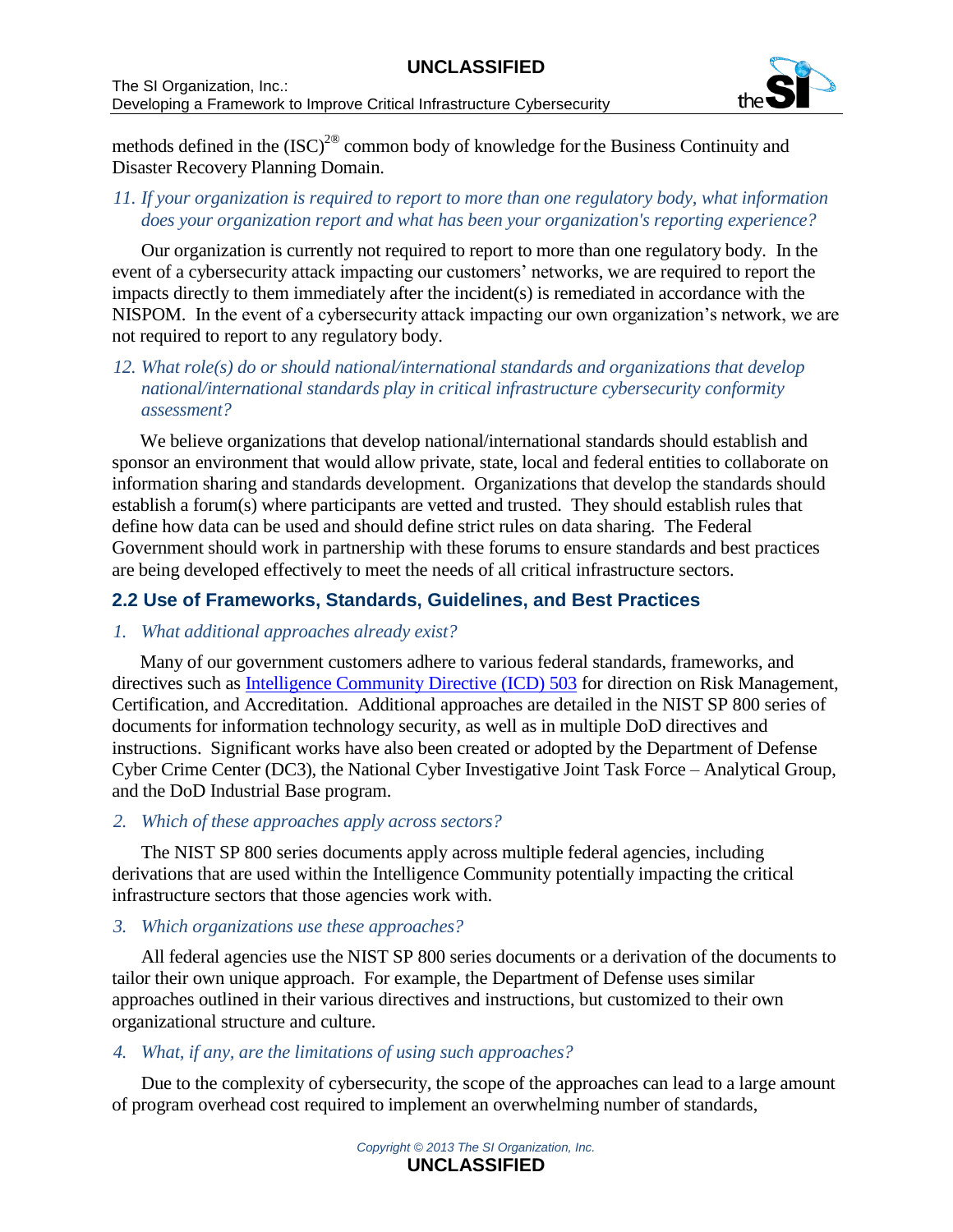

maintenance practices, and compliance measures consistently across an organization. Due to this overhead cost, smaller agencies and businesses cannot typically utilize many of these approaches or can only utilize portions of the approaches. This in turn can lead to inconsistent application of cybersecurity controls, even within programs that are run within the same agency.

Another limitation of shared approaches is that even when common standards are shared and fully implemented, those standards are still not always applied consistently. Different entities can employ the exact same standards approach, but interpret and implement it in different ways. The differences in interpretation and implementation of standards can be attributed to a number of factors including, but not limited to budgetary constraints, risk appetite, lack of proactive compliance verification programs, and internal agency dynamics.

#### *5. What, if any, modifications could make these approaches more useful?*

Most of the approaches applied today have a greater focus on risk management rather than risk avoidance. The strong emphasis on risk management is sound in a world of ever-evolving landscape of technology and threats. However, risk management inherently requires risk assessment. Performing an objective assessment of risk can be a difficult task for organizations to perform uniformly and consistently. Threat evaluation, a key portion of a risk assessment, is still a largely subjective endeavor. The resources that typically analyze risk and document the risk assessments are not always aware of or able to incorporate all of the risks because the threats are often deemed sensitive. The resources responsible for developing the risk assessment need to be made aware of all risks, including any sensitive threats in order to be able to document a comprehensive risk landscape.

## *6. How do these approaches take into account sector-specific needs?*

Most of the approaches utilize similar security "best practices". However, the Federal Government, Intelligence Community, and Department of Defense have applied specific variants to these practices in order to account for the policies, environments, users, information sensitivity, and other factors within each of the sectors.

## *7. When using an existing framework, should there be a related sector-specific standards development process or voluntary program?*

We believe there should be a sector-specific standards development process, since each sector has a unique set of needs. Those standards should contain clear compliance measures that can be regularly tested and should be designed to align with a common overarching framework. In our experience, voluntary compliance programs encourage shortcuts to be taken and can financially reward non-compliance.

## *8. What can the role of sector-specific agencies and related sector coordinating councils be in developing and promoting the use of these approaches?*

Sector-specific agencies and related sector coordinating councils can guide the sector-specific standards to help ensure that those standards adequately address their sector-specific cyber security concerns without negatively impacting their ongoing government or business operations. Sectorspecific approaches, when combined with sector-specific compliance measurements, typically benefit the entire sector by aligning controls and control auditing across all sector participants.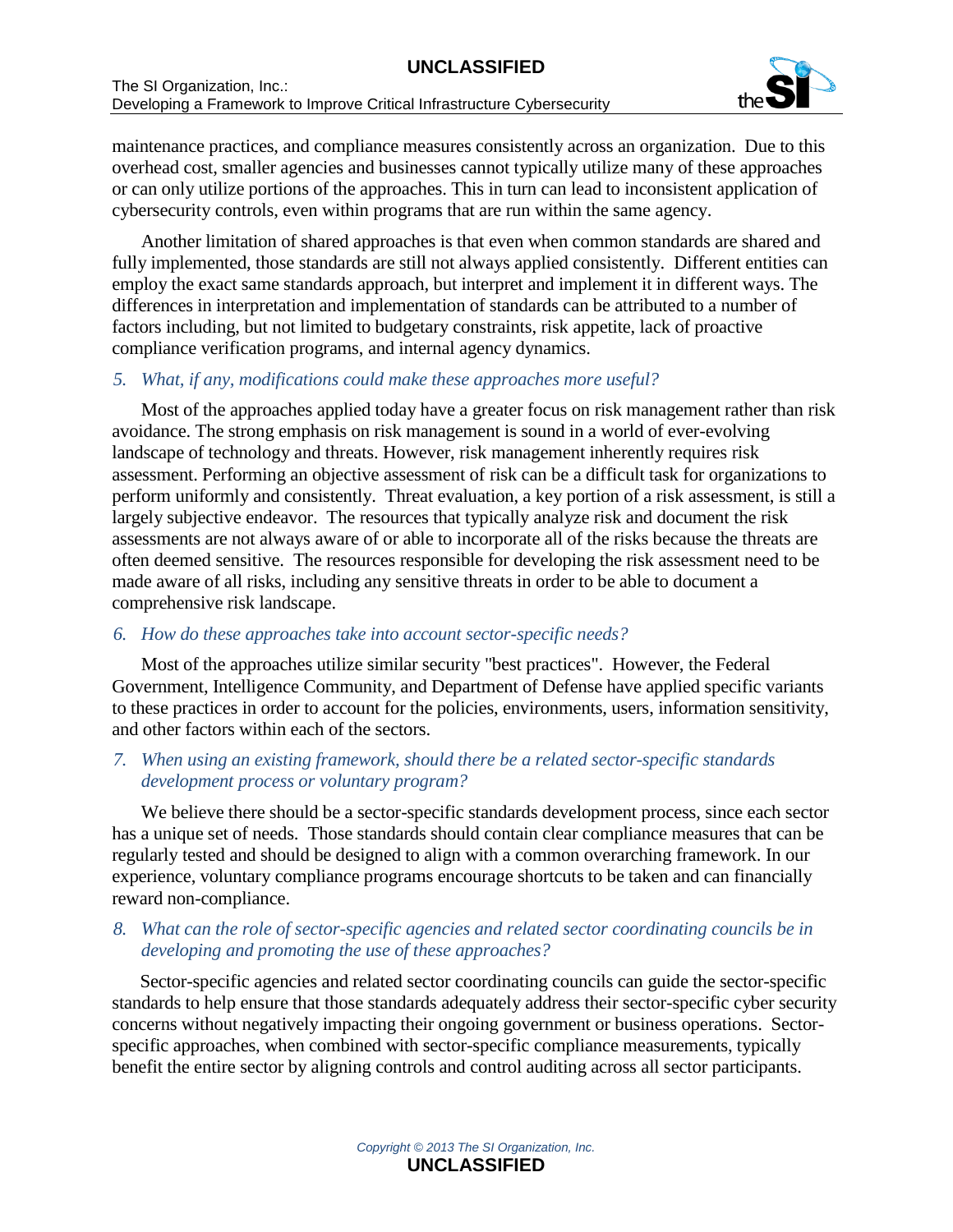

Promotion of this and other benefits by sector-specific agencies and coordinating councils will help drive adoption of and compliance of these common approaches across a sector.

# 9. *What other outreach efforts would be helpful?*

We believe outreach efforts that identify specific areas of standards conformance to each sector and the implementation of conformance measurements would be helpful. These outreach efforts should identify the constraints that each sector has in meeting certain conformance criteria and promote collaboration on plans that will help mitigate those constraints.

# **2.3 Specific Industry Practices**

## *1. Are these practices widely used throughout critical infrastructure and industry?*

Yes, the practices outlined in the RFI are widely used throughout critical infrastructure and industry, especially as they relate to U.S. critical infrastructure. However, it is sometimes difficult to ensure the separation of business from operational systems due to the inherent lack of continuity between business and technical solutions in some existing frameworks. This may cause technical implementations to hinder business agility due to inappropriate tight coupling of a security solution to a business capability.

## *2. How do these practices relate to existing international standards and practices?*

There are a multitude of standards that relate to most of the practices mentioned. The most authoritative standards development organizations related to our industry sector are NIST, IETF, IEEE, and ISO/IEC.

*3. Which of these practices do commenters see as being the most critical for the secure operation of critical infrastructure?*

We believe the most critical practice for the secure operation of critical infrastructure is the "Security engineering practices". Security solutions must be designed and built correctly from the start. This practice must include architecture and design activities that satisfy business goals as well as mission needs. The following include some applicable engineering functions or security engineering areas:

- Security capability development aligned with business mission
- Security requirements development aligned with business needs, policies, and directives
- Security architecture development
- Technical security risk management tied to enterprise risk management
- Trusted platforms
- Network security
- Data security
- System/software assurance and application security
- Verification and validation relating to conformance, performance and interoperability

This represents only a brief outline of areas that need to be covered in Security engineering.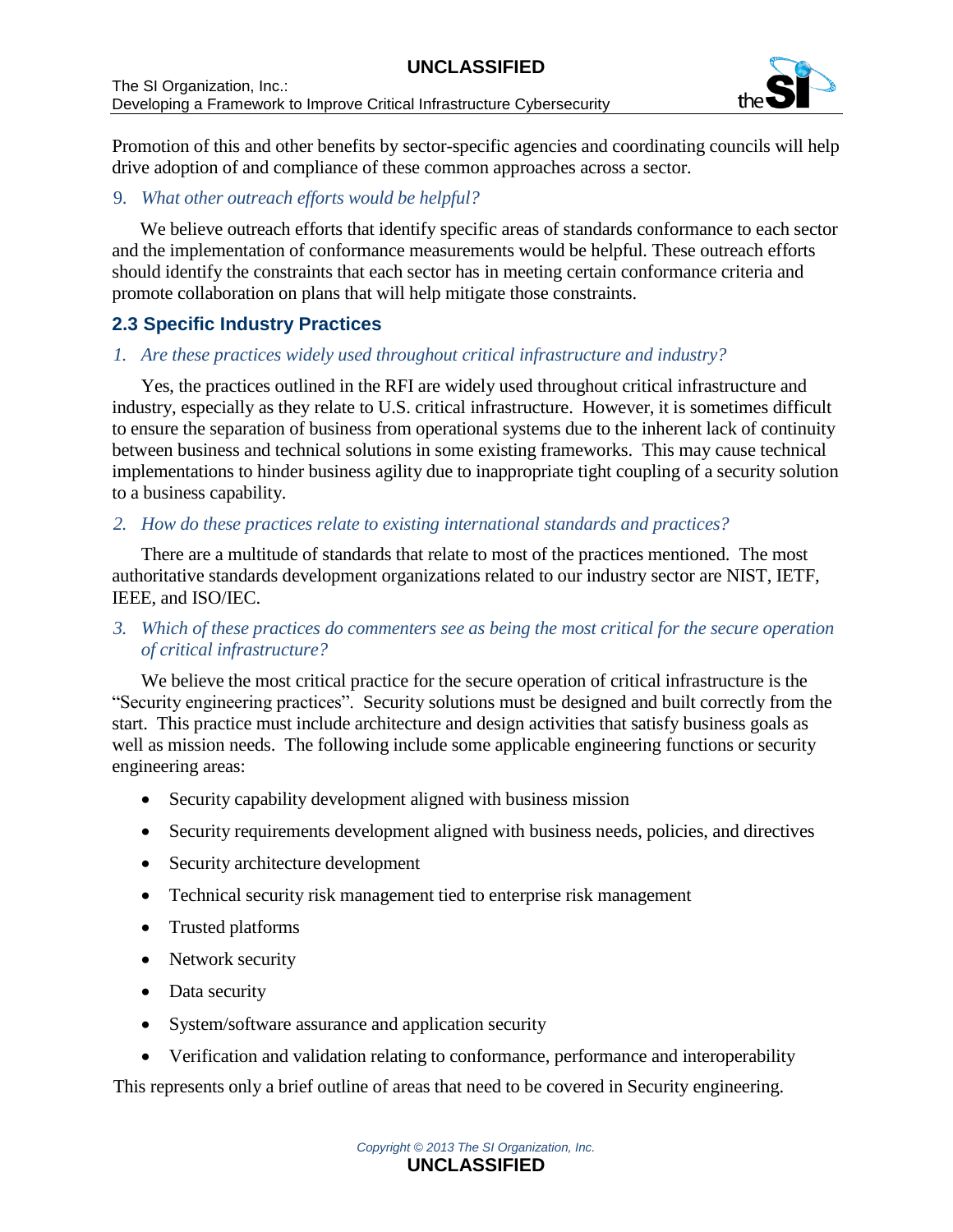

## *4. Are some of these practices not applicable for business or mission needs within particular sectors?*

We believe that all of these practices are applicable for business and mission needs within all critical infrastructure sectors.

## *5. Which of these practices pose the most significant implementation challenge?*

We believe that the "Monitoring and incident detection tools and capabilities" practice poses the most significant implementation challenge because of the lack of standards that provide a common syntax for communicating security intelligence and enabling effective event correlation. Continuous monitoring capability such as described in the Continuous Asset Evaluation, Situational Awareness, and Risk Scoring (CAESARS) architecture per [NISTIR 7756](http://csrc.nist.gov/publications/drafts/nistir-7756/Draft-NISTIR-7756_second-public-draft.pdf) and [NIST SP](http://csrc.nist.gov/publications/nistpubs/800-137/SP800-137-Final.pdf)  [800-137,](http://csrc.nist.gov/publications/nistpubs/800-137/SP800-137-Final.pdf) and the Security Content Automation Protocol as defined in [NIST SP 800-126,](http://csrc.nist.gov/publications/nistpubs/800-126-rev2/SP800-126r2.pdf) are still relatively new. An increasing threat environment makes it increasingly necessary to implement continuous monitoring, define a common syntax for reporting incidents, provide policy continuity, and correlate security events.

#### *6. How are standards or guidelines utilized by organizations in the implementation of these practices?*

Technical standards are referred to frequently when ensuring interoperability of functions or systems in the procurement and development process. These standards are also used in verifying conformance and performance against stated claims and requirements. Guidelines and process standards are scrutinized for pertinence to specific operational activities related to business functions and mission in our organization.

#### *7. Do organizations have a methodology in place for the proper allocation of business resources to invest in, create, and maintain IT standards?*

Our organization does have a methodology in place to properly allocate business resources to invest in, create, and maintain IT standards. Other organizations are beginning to realize the full impact and importance of standards to enhance interoperability, effectiveness, and competitiveness. In other organizations, a value to investment has not been realized yet, due to the lack of training, identified economic incentives, and perhaps a viable framework that identifies tangible business value to these investments.

## *8. Do organizations have a formal escalation process to address cybersecurity risks that suddenly increase in severity?*

Our organization does have a formal escalation process to address cybersecurity risks that suddenly increase in severity. We have a Computer Incident Response Team (CIRT) that is easily accessible by everyone in our organization, and through which any employee can quickly and easily escalate unforeseen risks. Our CISO customizes and implements mitigation plans for risks that suddenly increase in severity in accordance with our established risk management processes.

#### *9. What risks to privacy and civil liberties do commenters perceive in the application of these practices?*

The application of any effective Cybersecurity Framework has the potential to create risks to privacy and civil liberties interests. The collection of information related to or derived from monitoring IT system activity, internal and external, could capture sensitive information, including